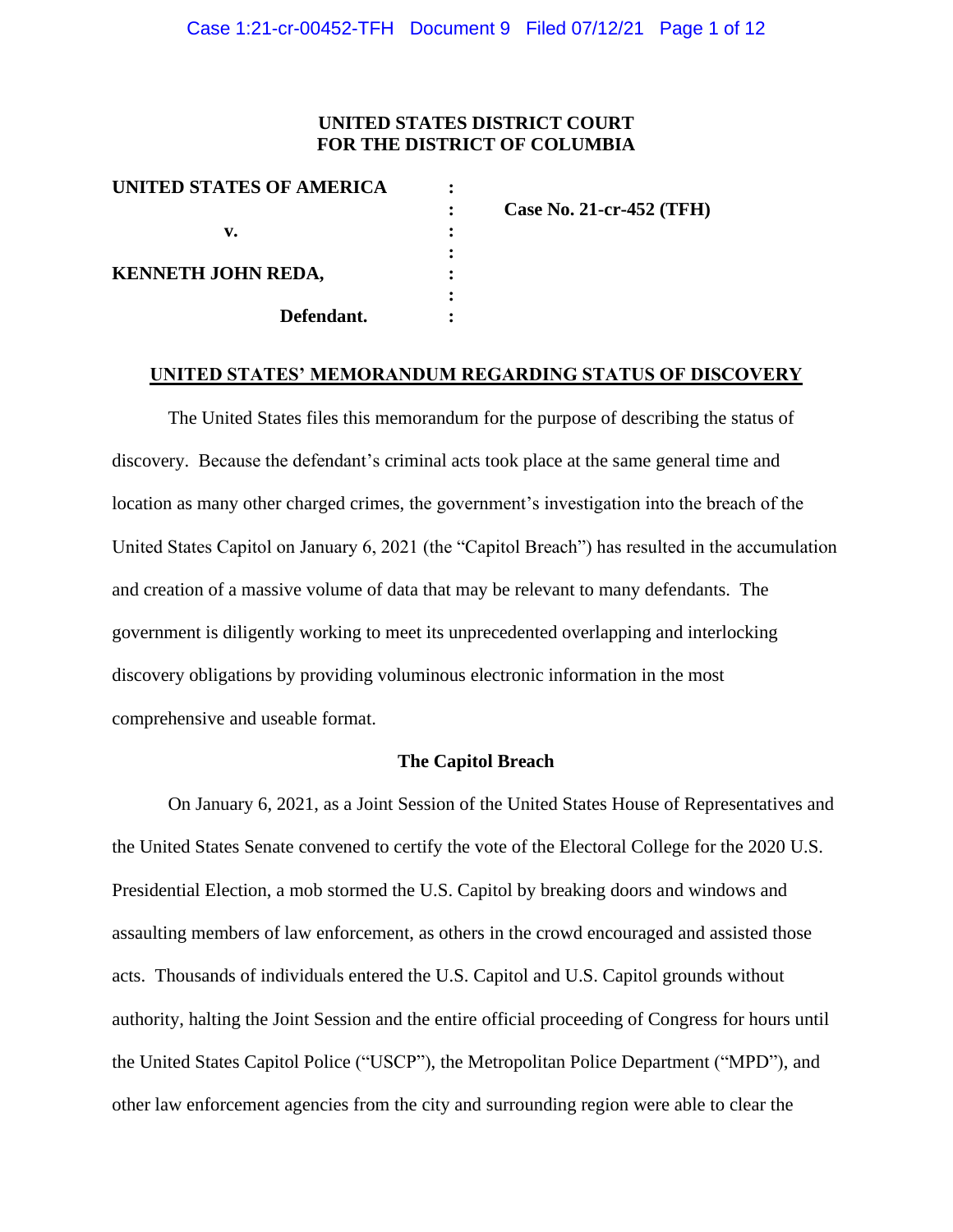#### Case 1:21-cr-00452-TFH Document 9 Filed 07/12/21 Page 2 of 12

Capitol of rioters and to ensure the safety of elected officials. This event in its entirety is hereinafter referred to as the "Capitol Breach."

On July 7, 2021, the defendant was charged by Information with violations of 18 U.S.C. § 1752(a)(1) (Knowingly Entering or Remaining in any Restricted Building or Grounds Without Lawful Authority), 18 U.S.C. § 1752(a)(2) (Disorderly or Disruptive Conduct in a Restricted Building or Grounds), 40 U.S.C. § 5104(e)(2)(D) (Disorderly or Disruptive Conduct on Capitol Grounds), and 40 U.S.C.  $\S 5104(e)(2)(G)$  (Parading, Demonstrating, or Picketing in a Capitol Building). *See* Information (Document No. 6).

#### **Scope of Investigation**

The investigation and prosecution of the Capitol Breach will be the largest in American history, both in terms of the number of defendants prosecuted and the nature and volume of the evidence. In the six months since the Capitol was breached, over 500 individuals located throughout the nation have been charged with a multitude of criminal offenses, including but not limited to conspiracy, tampering with documents or proceedings, destruction and theft of government property, obstruction of law enforcement during civil disorder, assaults on law enforcement, obstruction of an official proceeding, engaging in disruptive or violent conduct in the Capitol or on Capitol grounds, and trespass. There are investigations open in 55 of the Federal Bureau of Investigation's 56 field offices.

#### **Voluminous Materials Accumulated**

The government has accumulated voluminous materials that may contain discoverable information for many, if not all, defendants. An illustrative list of materials accumulated by the government includes: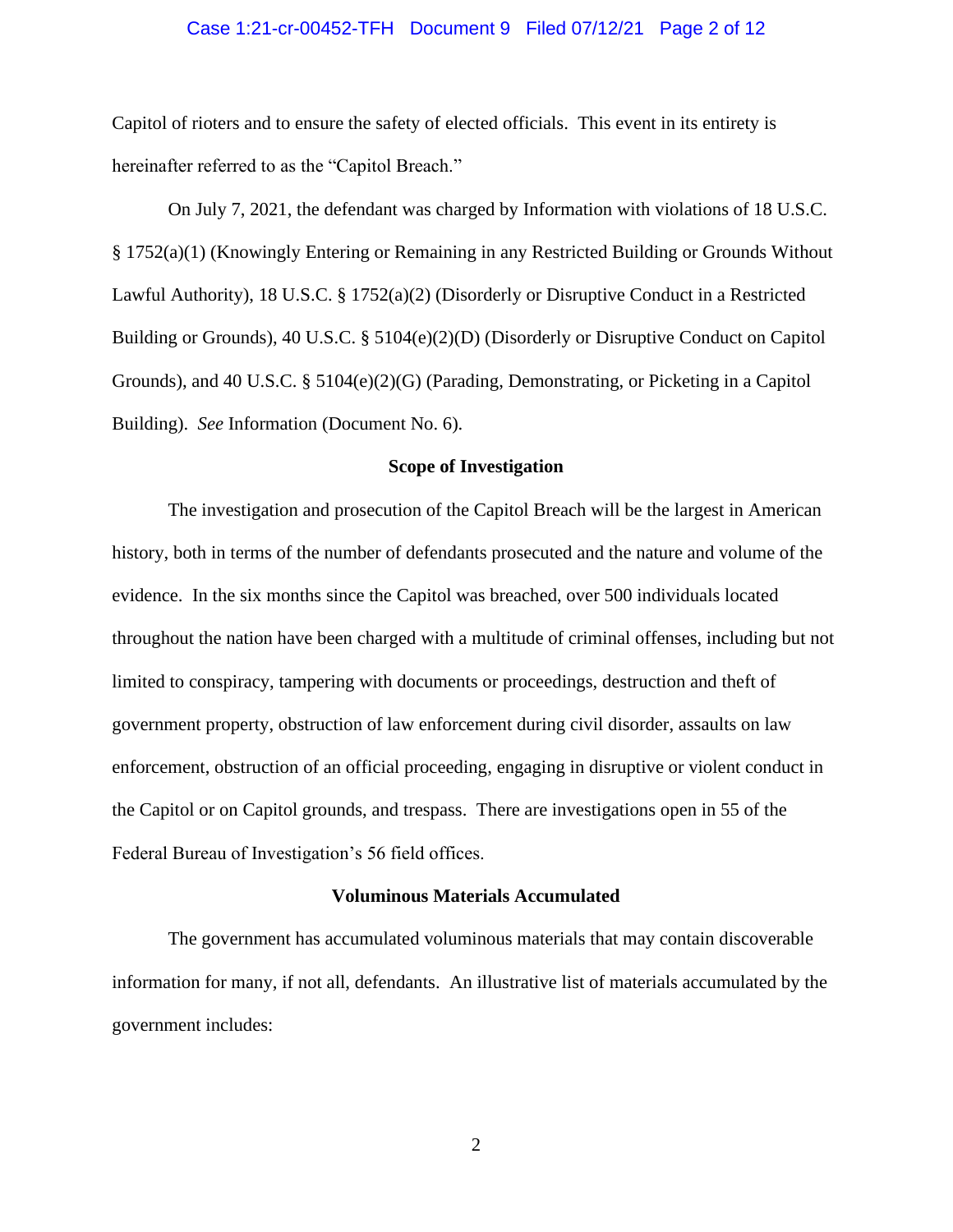- o Thousands of hours of closed circuit video ("CCV") from sources including the USCP, MPD, and United States Secret Service, and several hundred MPD Automated Traffic Enforcement camera videos;
- o Footage from Cable-Satellite Public Affairs Network (C-SPAN) and other members of the press;
- o Thousands of hours of body worn camera ("BWC") footage from MPD, Arlington County Police Department, Montgomery County Police Department, Fairfax County Police Department, and Virginia State Police;
- o Radio transmissions, event chronologies, and, to a limited extent, Global Positioning Satellite ("GPS") records for MPD radios;
- o Hundreds of thousands of tips, including at least 237,000 digital media tips;
- o Location history data for thousands of devices present inside the Capitol (obtained from a variety of sources including two geofence search warrants and searches of ten data aggregation companies);
- o Subscriber and toll records for hundreds of phone numbers;
- o Cell tower data for thousands of devices that connected to the Capitol's interior Distributed Antenna System (DAS) during the Capitol Breach (obtained from the three major telephone companies);
- o A collection of over one million Parler posts, replies, and related data;
- o A collection over one million Parler videos and images (approximately 20 terabytes of data);
- o Damage estimates from multiple offices of the U.S. Capitol;
- o A multitude of digital devices and Stored Communication Act ("SCA") accounts; and
- o Responses to grand jury subpoenas, of which over 6,000 have been issued, seeking documents such as financial records, telephone records, electronic communications service provider records, and travel records.

We are still collecting and assembling materials from the numerous entities who were involved in the response to the Breach, and we are still investigating – which means the amount of data (phones, devices, legal process, investigative memoranda) is growing.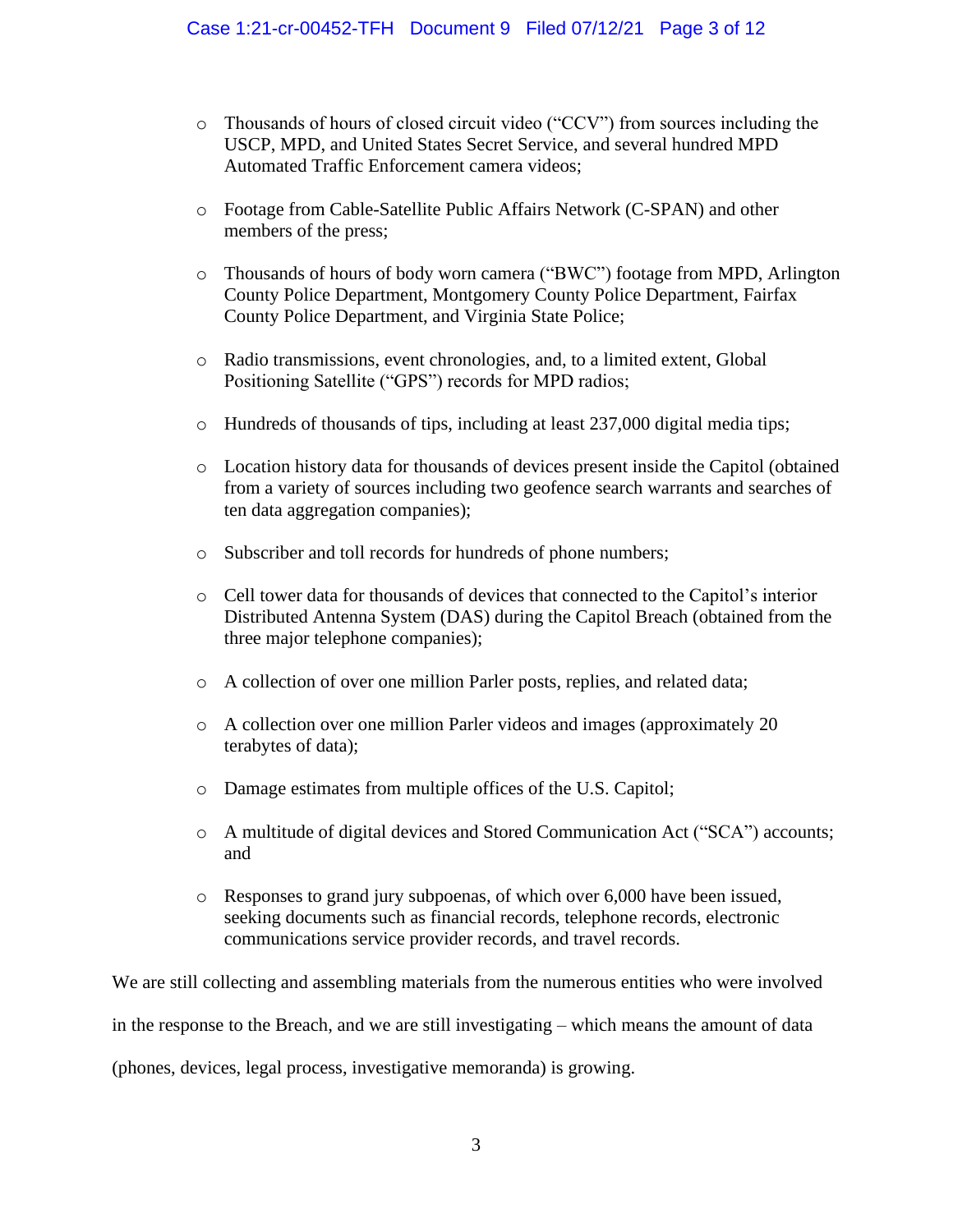#### **Voluminous Legal Process and Investigative Memoranda**

In addition to the materials collected, tens of thousands of documents have been generated in furtherance of the investigation, to include interviews of subjects, witnesses, tipsters and officers; investigations into allegations concerning officer conduct on January 6; source reports; evidence collection reports; evidence analysis reports; chain-of-custody documents; legal documents including preservation letters, subpoenas, 2703(d) orders, consent forms, and search warrants; and memoranda of investigative steps taken to evaluate leads or further investigations.

#### **Interrelated Crimes and Discovery**

The Capitol Breach involves thousands of individuals inside and outside the Capitol, many of whom overwhelmed and assaulted police. (According to a Washington Post analysis of the events, "the mob on the west side eventually grew to at least 9,400 people, outnumbering officers by more than 58 to one.") *See* 

#### *https://www.washingtonpost.com/investigations/interactive/2021/dc-police-records-capitol-*

*riot/?itid=sf\_visual-forensics*. The cases clearly share common facts, happening in generally the same place and at the same time. Every single person charged, at the very least, contributed to the inability of Congress to carry out the certification of our Presidential election.

These circumstances have spawned a situation with overlapping and interlocking discovery obligations. Many defendants may be captured in material that is not immediately obvious and that requires both software tools and manual work to identify, such as video and photos captured in the devices and SCA accounts of other subjects. Accordingly, the defense is generally entitled to review all video or photos of the breach whether from CCV, BWC or searches of devices and SCA accounts. Notably, we have received a number of defense requests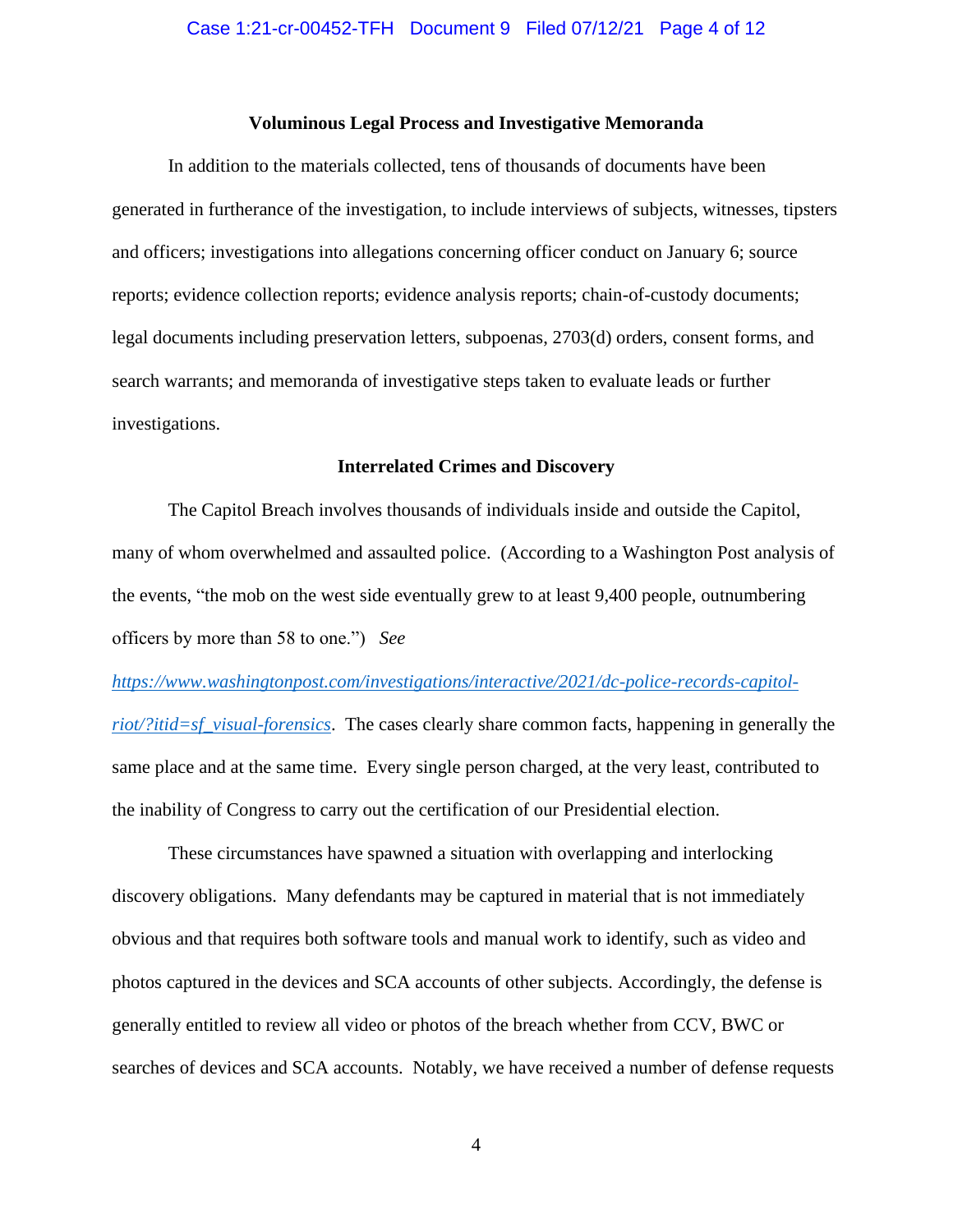for access to such voluminous information, and requests for the government to review the entirety of the law enforcement files related to this investigation. For example, in support of a

motion to compel access to all of the footage, one such counsel stated:

The events of January 6, 2021 were memorialized to an extent rarely, if ever, experienced within the context of federal criminal cases. The Government itself has a wealth of surveillance video footage. Virtually every attendee in and around the Capitol on January 6, 2021 personally chronicled the events using their iPhone or other similar video device. Many of the attendees posted their video on one or more social media platforms. Many held their videos close to their vests resulting in little if any publication of same. News media outlets from around the world captured video footage. Independent media representative from around the world captured video footage. Intelligence and law enforcement personnel present at the Capitol on January 6, 2021 also captured video footage of events of the day. By the Government's own admission, the Government has an overwhelming amount of video footage of the events of January 6, 2021. During the handlings of January 6 cases, the Government has garnered and continues to garner access to added video footage from, among other sources, the general public and the defendants themselves. *Upon information and belief, the Government is not capable of vetting, cataloging and determining materiality of the video footage such as to ensure that disclosure of same is timely made in all cases to which the footage is material for disclosure purposes.* The "information and belief" in this regard is a function of the undersigned counsel's personal knowledge relative to footage given to the Government, familiarity with other January 6 cases both as counsel for other January 6 defendants and as counsel familiar with other counsel representing January 6 defendants and the understanding that the footage provided to the Government does not appear to have been produced to other defendants whose cases warrant similar disclosure by the Government of material evidence. *Defendant has requested the Government confirm whether there is a single repository for all video footage amassed relative to the events at the Capitol on January 6, 2021 and, further, has requested access to same for inspection and examination for determination of materiality and disclosure of the Government's protocol to determine materiality.*

*United States v. Jacob Chansley*, 21-cr-00003 (RCL) (Document No. 58) (emphasis added).

Examples of additional similar discovery requests we have received in Capitol Breach cases are

quoted in **Exhibit A**, attached hereto.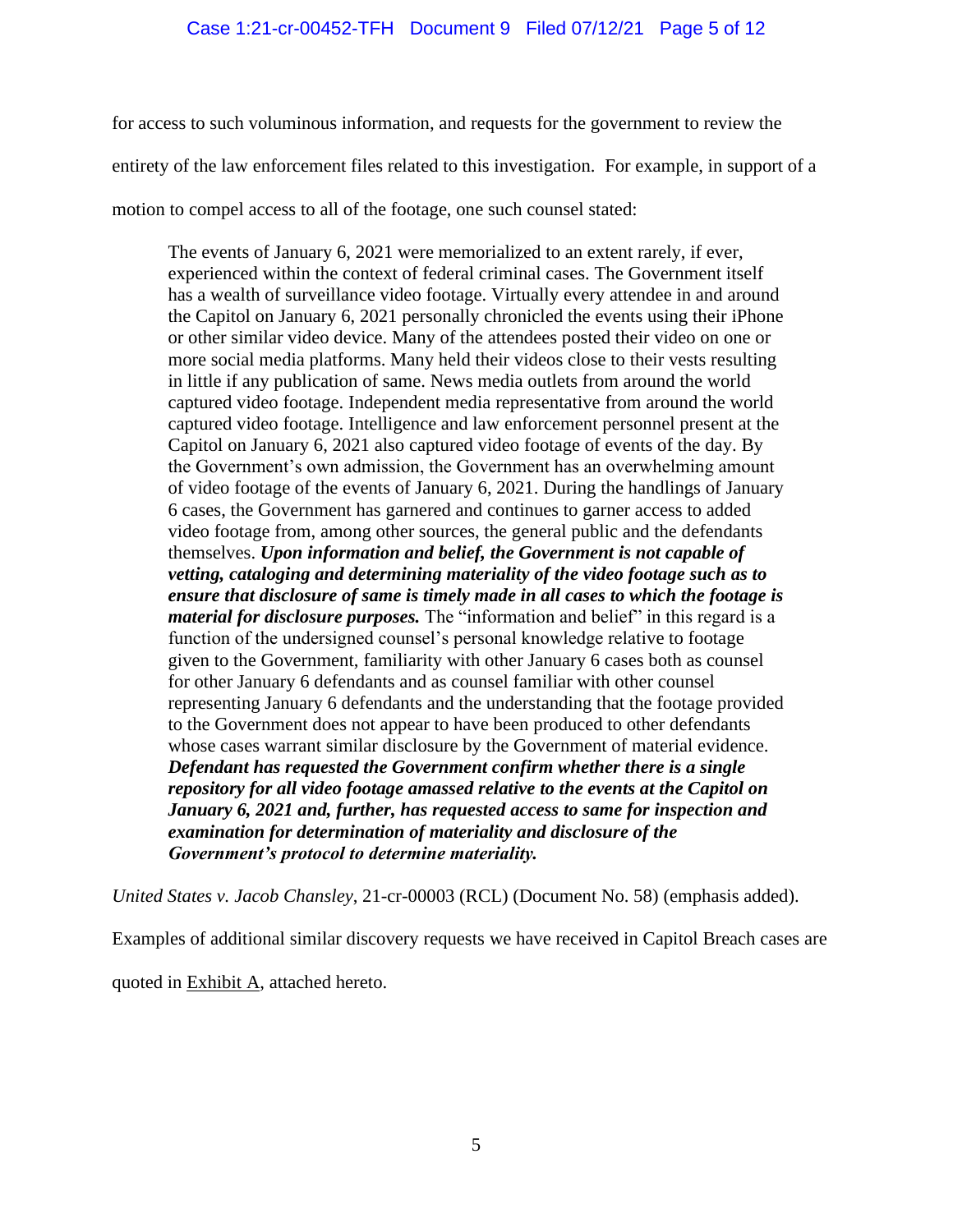#### **Early Establishment of Discovery Team**

Shortly after the Capitol Breach, the U.S. Attorney's Office established a Capitol Breach Discovery Team to create and implement a process for the production of discovery in January 6 cases. The Discovery Team is staffed by federal prosecutors who have experience in managing complex investigations involving voluminous materials, Department of Justice experts in project management and electronic discovery management, and a lead discovery agent from the Federal Bureau of Investigation. Members of the Discovery Team consult regularly with Department of Justice subject matter experts, including Associate Deputy Attorney General and National Criminal Discovery Coordinator Andrew Goldsmith. As discussed further below, members of the Discovery Team also meet and confer on a regular basis with Federal Public Defender ("FPD") leadership and electronic discovery experts.

## **Recognition of Need for Vendor Promptly Addressed**

Following the Capitol Breach, the United States recognized that due to the nature and volume of materials being collected, the government would require the use of an outside contractor who could provide litigation technology support services to include highly technical and specialized data and document processing and review capabilities. The government drafted a statement of work, solicited bids, evaluated them, and selected a vendor. This was an unprecedented undertaking which required review at the highest levels of the Department of Justice and was accomplished as quickly as possible.

On or about May 28, 2021, the government contracted Deloitte Financial Advisory Services, LLP ("Deloitte"), a litigation support vendor with extensive experience providing complex litigation technology services, to assist in document processing, review and production of materials related to the Capitol Breach. As is required here, Deloitte furnishes secure,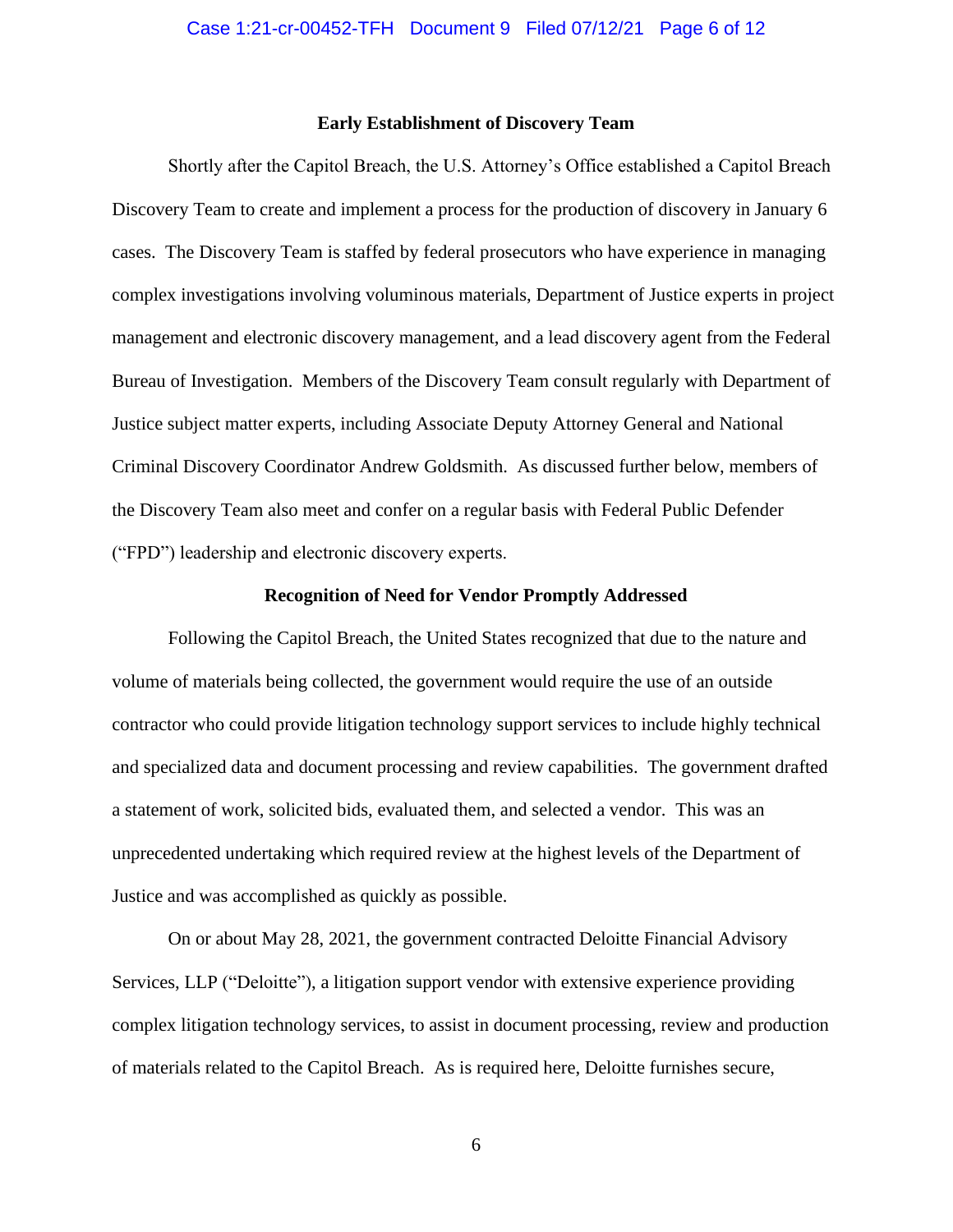#### Case 1:21-cr-00452-TFH Document 9 Filed 07/12/21 Page 7 of 12

complex, and highly technical expertise in scanning, coding, digitizing, and performing optical character recognition – as well as processing, organizing, and ingesting a large volume of Electronically Stored Information ("ESI") and associated metadata in document review platforms – which is vital to the United States' ability to review large data/document productions and is essential to our ability to prosecute these cases effectively.

### **Implementation of Contract with Deloitte**

We have already begun transferring a large volume of materials to Deloitte (as of July 7, 2021, over 200 disks of data and 34,000 USCP records), who is populating the database. Specific processing workflows and oversight are being established between the United States Attorney's Office and the vendor. We have already coordinated with Deloitte to use various tools to identify standard categories of Personal Identifying Information ("PII") and to redact them. Once the database is accessible, we will begin systematically reviewing materials for potentially discoverable information, tagging when possible (e.g., video by a location or type of conduct, interviews describing a particular event), and redacting when necessary. Among other things, the vendor is also building a master evidence tracker to assist us in keeping records of what is provided to us and what is ultimately produced, which is part of our approach to a defensible discovery protocol.

#### **Systematic Reviews of Voluminous Materials**

We are implementing and continuing to develop processes and procedures for ensuring that voluminous materials have been and will continue to be systematically reviewed for information that, *inter alia,* may be material to the defense, e.g.:

> o Comparing all known identifiers of any charged defendant against tips, Parler data, ad tech data, cell tower data, and geofence data; and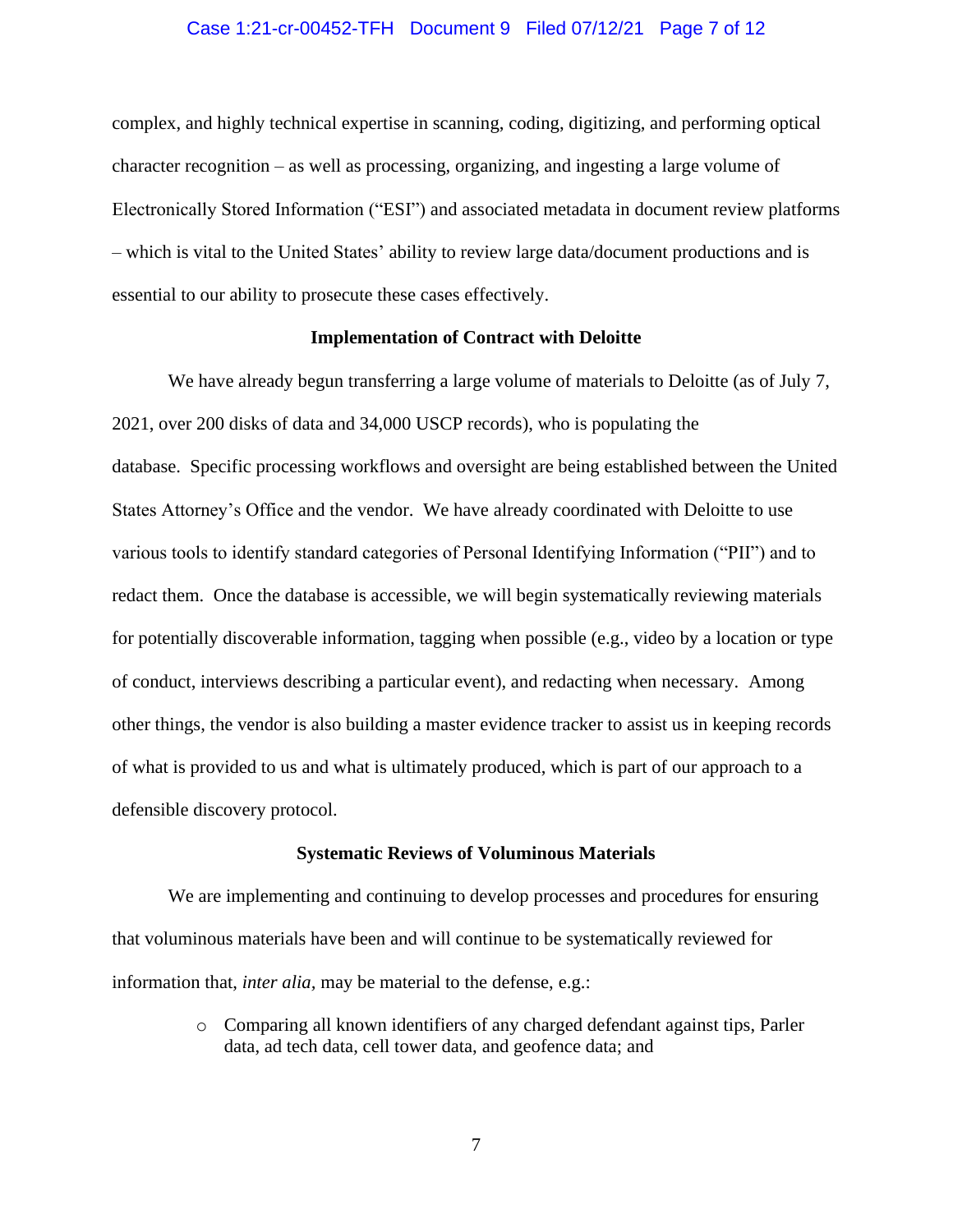o Searching all visual media (such as CCV, BWC, social media or device search results) – the collection of which grows on a regular basis – against known images of charged defendants.

#### **Certain Specific Defense Requests**

Multiple defense counsel have inquired about investigations into officers who were *alleged* to have been complicit in the January 6 Capitol Breach. We have received copies of investigations into officer conduct, have finished reviewing them, and plan to disclose the relevant materials shortly.

#### **Discovery Already Provided**

The United States has not yet produced discovery in this case, given that the defendant only made his initial appearance in the District of Columbia today and no protective order has been entered. But we have arranged opportunities for defense counsel and an investigator to walk through the crime scene, which required the USCP to obtain the approval of many different Congressional offices to obtain access to various areas that are relevant to the charges being brought.

## **Complexities Require Careful Consideration**

Producing discovery in a meaningful manner and balancing complex legal-investigative and technical difficulties takes time. We want to ensure that all defendants obtain meaningful access to voluminous information that may contain exculpatory material, and that we do not overproduce or produce in a disorganized manner. That means we will review thousands of investigative memoranda, even if there is a likelihood they are purely administrative and not discoverable, to ensure that disclosures are appropriate.

## *Legal-Investigative Considerations*

We must also carefully ensure we are adequately protecting the privacy and security interests of witnesses and subjects from whom those materials were derived. For example, we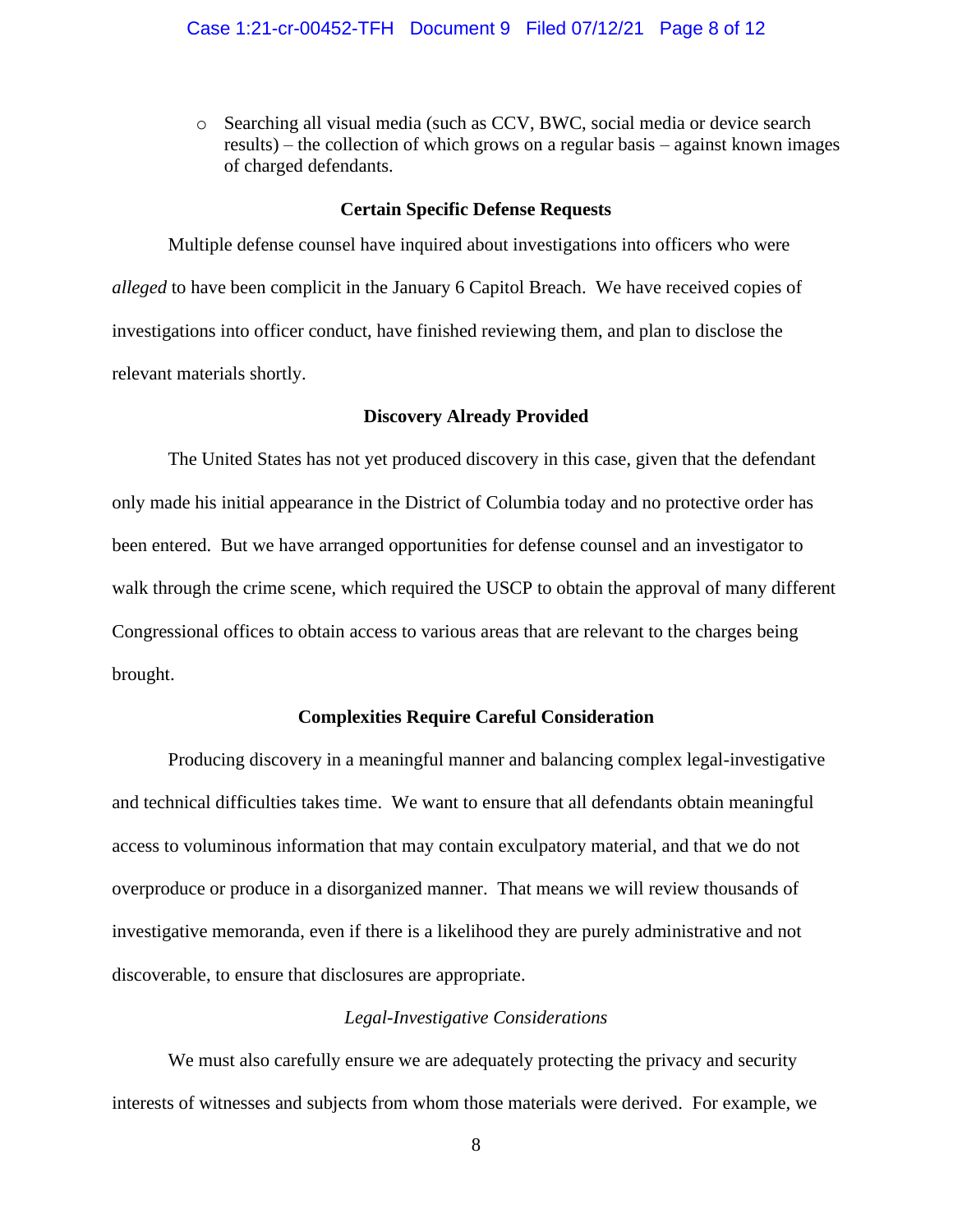### Case 1:21-cr-00452-TFH Document 9 Filed 07/12/21 Page 9 of 12

cannot allow a defendant's PII to be disseminated – without protection – to hundreds of others. Similarly, we cannot allow personal contact information for Congressional members, staffers, and responding police officers – targets and victims of these crimes – whose phones may have connected to the Capitol's DAS network to inadvertently be produced. We also must protect Law Enforcement Sensitive materials by ensuring they are carefully reviewed for discoverability and, if they are discoverable, that they are disclosed in an appropriate manner. We continue to develop workable paradigm for disclosing a vast amount of Capitol CCV while ensuring that the Capitol's security is maintained. We are also scrupulously honoring defendants' attorney-client privilege by employing a filter team that is continually reviewing devices and accounts for potentially privileged communications.

### *Technological Considerations*

A large volume of the information that has been collected consists of ESI. ESI frequently contains significant metadata that may be difficult to extract and produce if documents are not processed using specialized techniques. Metadata is information about an electronic document and can describe how, when and by whom ESI was created, accessed, modified, formatted, or collected. In the case of a document created with a word processing program, for example, metadata may include the author, date created, and date last accessed. In the case of video footage, metadata may identify the camera that was used to capture the image, or the date and time that it was captured. Metadata may also explain a document's structural relationship to another document, e.g., by identifying a document as an attachment to an investigative memoranda.

Processing, hosting, and production of the voluminous and varied materials described above, to include the preservation of significant metadata, involves highly technical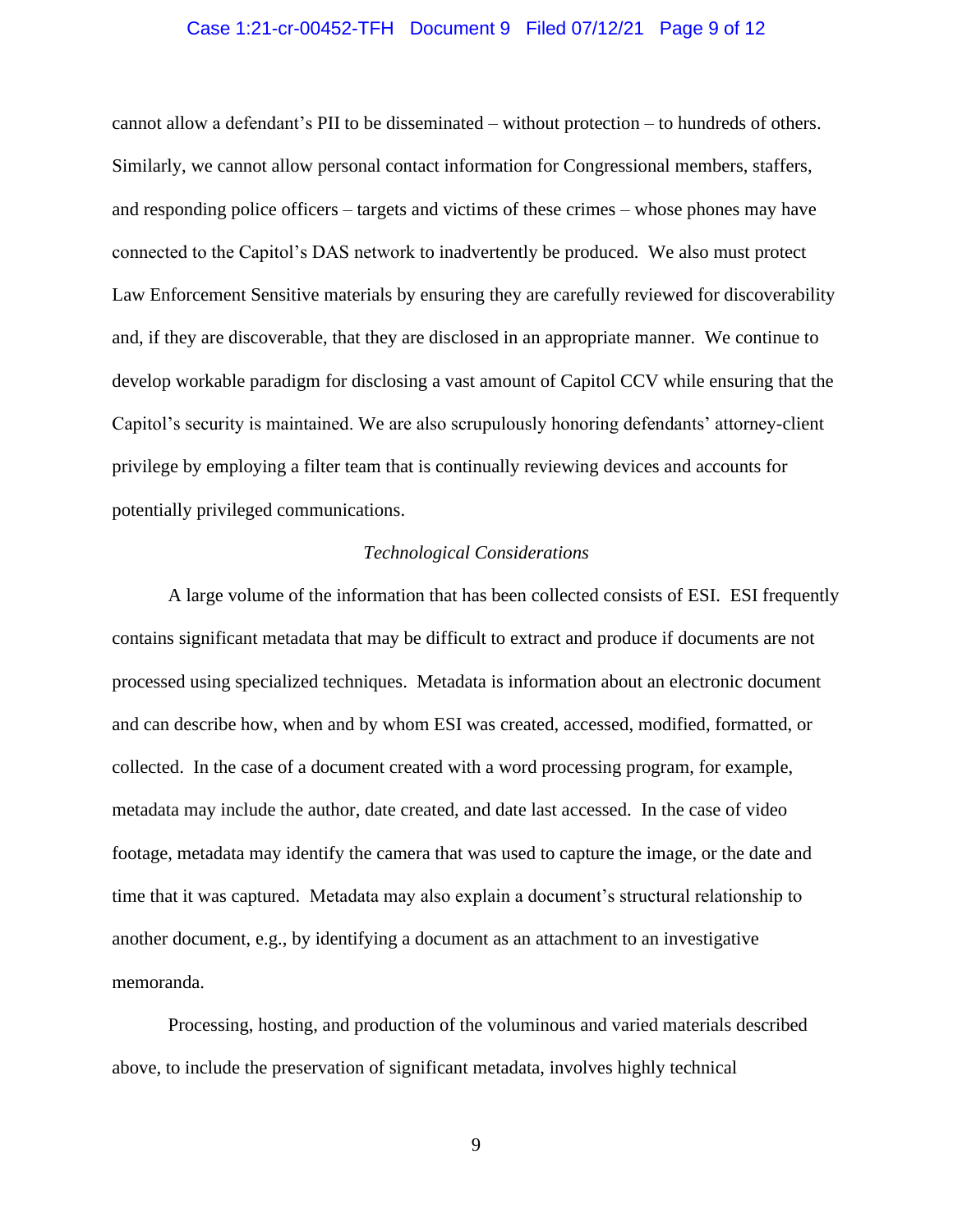## Case 1:21-cr-00452-TFH Document 9 Filed 07/12/21 Page 10 of 12

considerations of the document's source, nature, and format. For example, the optimal type of database for hosting and reviewing video footage may differ from the optimal type of database for hosting investigative memoranda. Similarly, a paper document, a word processing document, a spreadsheet with a formula, video footage from a camera, or video footage associated with a proprietary player may each require different types of processing to ensure they are captured by database keyword searches and produced with significant metadata having been preserved.

#### **Involving Defense Counsel in Voluminous Discovery Plan**

The Discovery Team regularly meets with FPD leadership and technical experts with respect to discovery issues. Given the volume of information that may be discoverable, FPD is providing input regarding formats that work best with the review tools that Criminal Justice Act panel attorneys and Federal Defender Offices have available to them. Due to the size and complexity of the data, we understand they are considering contracting with third party vendors to assist them (just as the United States Attorney's Office has done for this matter). So as to save defense resources and to attempt to get discovery more quickly to defense counsel, there were efforts made to see if FPD could use the same vendor as the United States Attorney's Office to set up a similar database as the government is using for reviewing the ESI, but for contractual and technical reasons we have recently learned that was not feasible. We are in the on-going process of identifying the scope and size of materials that may be turned over to FPD with as much detail as possible, so that FPD can obtain accurate quotes from potential database vendors. It is hoped that any databases or repositories will be used by FPD offices nationwide that are working on Capitol Breach cases, counsel that are appointed under the Criminal Justice Act, and retained counsel for people who are financially unable to obtain these services. A database will be the most organized and economical way of ensuring that all counsel can obtain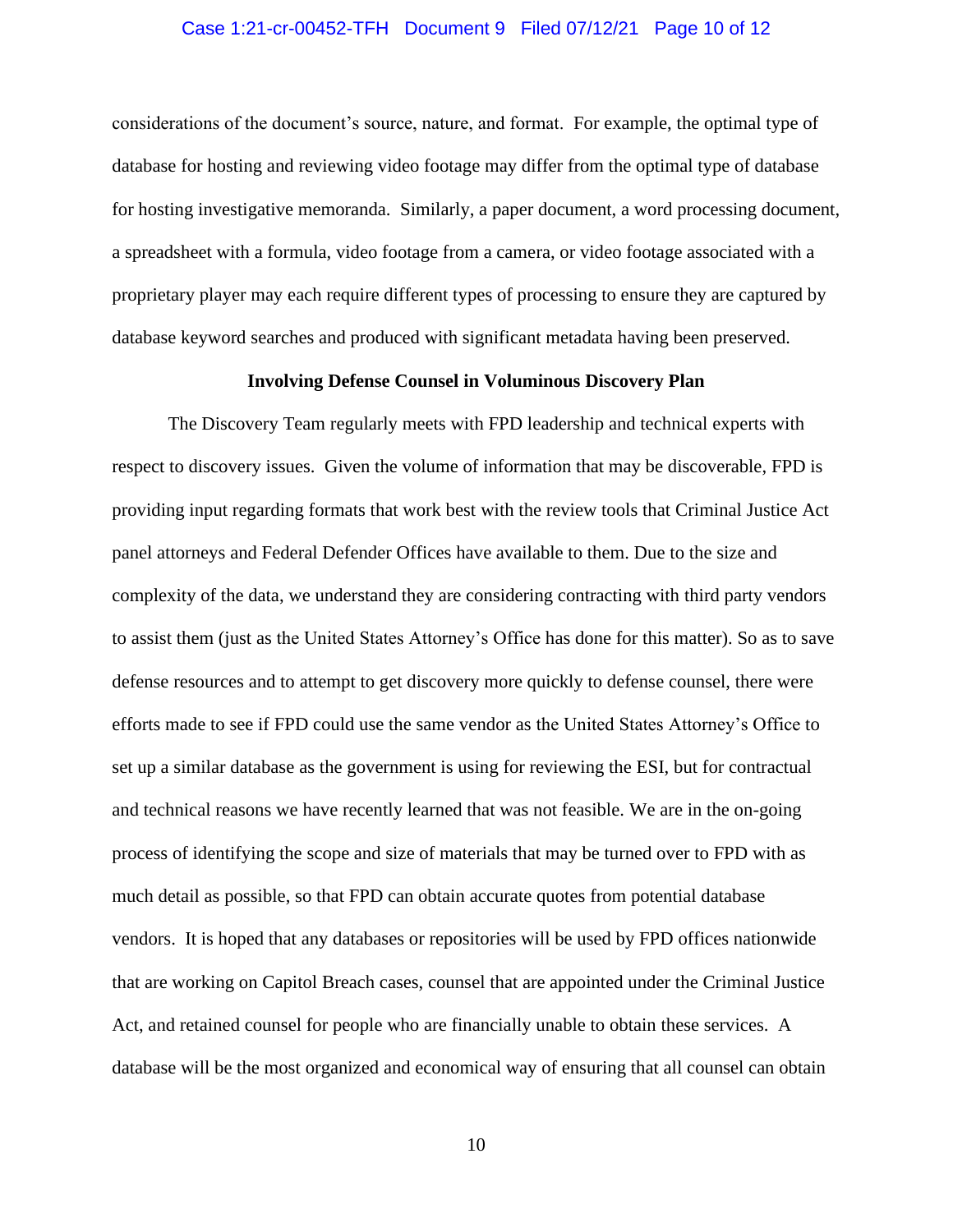## Case 1:21-cr-00452-TFH Document 9 Filed 07/12/21 Page 11 of 12

access to, and conduct meaningful searches upon, relevant voluminous materials, e.g., thousands of hours of body worn camera and Capitol CCV footage, and tens of thousands of documents, including the results of thousands of searches of SCA accounts and devices.

## **Compliance with Recommendations Developed by the Department of Justice and Administrative Office of the U.S. Courts Joint Working Group on Electronic Technology**

As is evidenced by all of the efforts described above, the United States is diligently working to comply with the *Recommendations for Electronically Stored Information (ESI) Discovery Production* developed by the Department of Justice and Administrative Office of the U.S. Courts Joint Working Group on Electronic Technology in the Criminal Justice System in February 2012.<sup>1</sup> See https://www.justice.gov/archives/dag/page/file/913236/download. For example, we are: (1) including individuals with sufficient knowledge and experience regarding ESI; (2) regularly conferring with FPD about the nature, volume and mechanics of producing ESI discovery; (3) regularly discussing with FPD what formats of production are possible and appropriate, and what formats can be generated and also maintain the ESI's integrity, allow for reasonable usability, reasonably limit costs, and if possible, conform to industry standards for the format; (4) regularly discussing with FPD ESI discovery transmission methods and media that promote efficiency, security, and reduced costs; and (5) taking reasonable and appropriate measures to secure ESI discovery against unauthorized access or disclosure.

<sup>&</sup>lt;sup>1</sup> These *Recommendations* are explicitly referenced in the Advisory Committee Note to Rule 16.1. Importantly, the two individuals primarily responsible for developing the Recommendations are Associate Deputy Attorney General Andrew Goldsmith, who (as noted earlier) is working closely with the prosecution's Discovery Team, and Sean Broderick, the FPD's National Litigation Support Administrator, who is playing a similar role for the D.C. Federal Defender's Office on electronic discovery-related issues. Messrs. Goldsmith and Broderick have a long history of collaborating on cost-effective ways to address electronic discovery-related issues, which undoubtedly will benefit all parties in this unprecedented undertaking.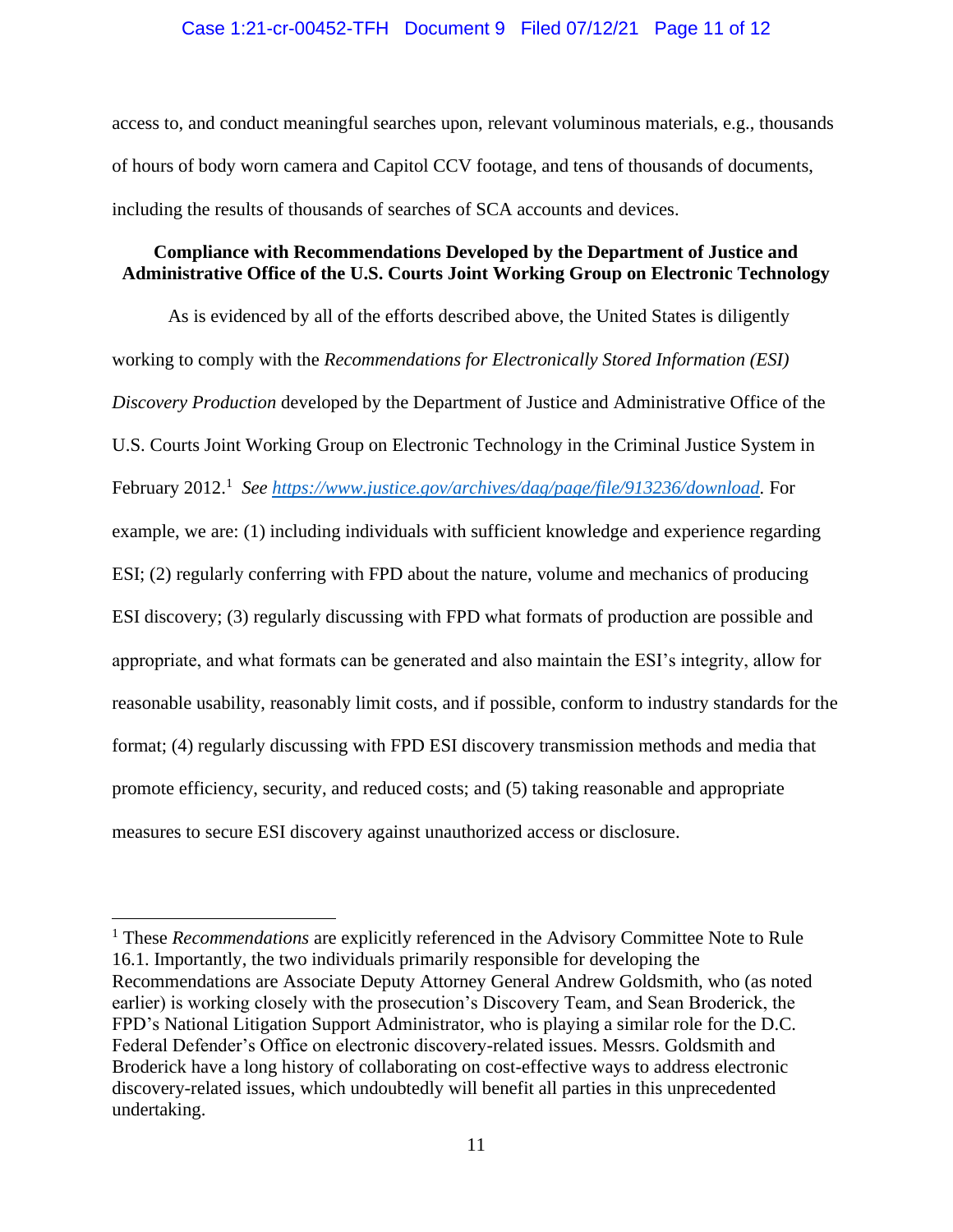Respectfully submitted,

CHANNING D. PHILLIPS Acting United States Attorney DC Bar No. 415793

By: */s/ Jacob. R Steiner* Jacob R. Steiner Trial Attorney, Detailee California Bar No. 325239 555 Fourth Street, N.W. Washington, DC 20530 Jacob.Steiner@usdoj.gov (202) 924-5829

By:  $/s/$ 

EMILY A. MILLER Capitol Breach Discovery Coordinator DC Bar No. 462077 555 Fourth Street, N.W., Room 5826 Washington, DC 20530 Emily.Miller2@usdoj.gov (202) 252-6988

By:  $/s/$ 

GEOFFREY A. BARROW Capitol Breach Discovery Team, Detailee DC Bar No. 462662 1000 Southwest Third Avenue, Suite 600 Portland, Oregon 97204 Geoffrey.Barrow@usdoj.gov (503) 727-1000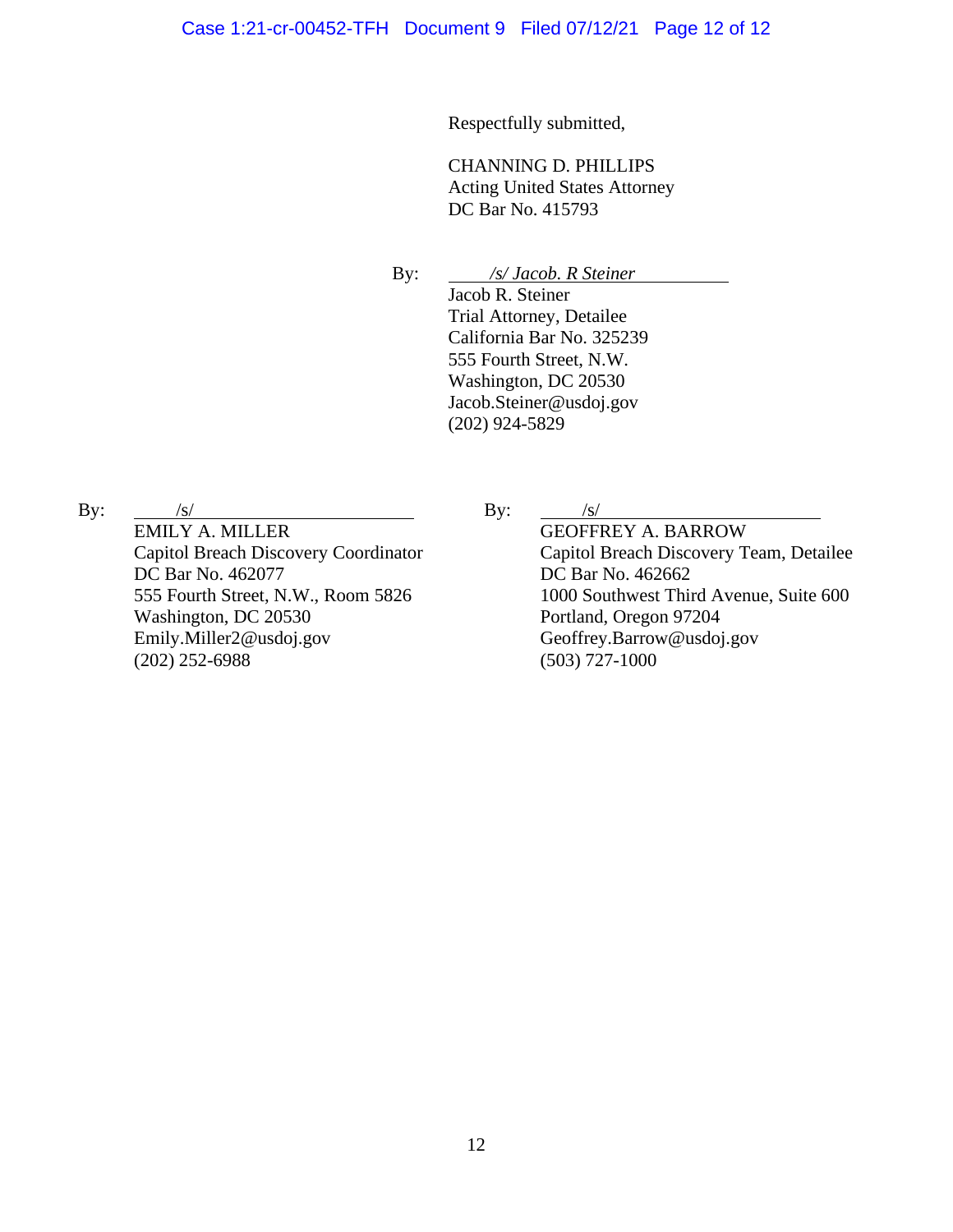# Case 1:21-cr-00452-TFH Document 9-1 Filed 07/12/21 Page 1 of 2

# **EXHIBIT A Additional Examples of Defense Discovery Requests**

|                | "Videos in the government's possession that filmed the interior of the capital building from approximately 2:50 PM to 3:35 PM on<br>January 6, 2021."                                                                                                                                                                                                                                                                                                                                                                                                                                                                                   |
|----------------|-----------------------------------------------------------------------------------------------------------------------------------------------------------------------------------------------------------------------------------------------------------------------------------------------------------------------------------------------------------------------------------------------------------------------------------------------------------------------------------------------------------------------------------------------------------------------------------------------------------------------------------------|
| $\overline{2}$ | "[A]ll photographs or video footage obtained or confiscated by the government from outside sources during the investigation of<br>this case are material to the defense's preparation."                                                                                                                                                                                                                                                                                                                                                                                                                                                 |
| 3              | "Our position is that the government must identify any evidence it believes to capture [defendant], regardless of whether it intends<br>to rely on the same in its case in chief."                                                                                                                                                                                                                                                                                                                                                                                                                                                      |
| $\overline{4}$ | "Copies of any and all documents, photographs, and video received by the U.S. Attorney's office and/or Metropolitan Police<br>Department or any other law enforcement agency from any law enforcement officer or prosecutor from any other jurisdiction<br>regarding this case."                                                                                                                                                                                                                                                                                                                                                        |
| 5              | "I write to request that the United States review the contents of the FBI's "I" drive and disclose any and all exculpatory evidence<br>identified therein."                                                                                                                                                                                                                                                                                                                                                                                                                                                                             |
| 6              | "Network news outlets aired footage of one or more Officers directing protestors towards doors and seemingly invited them to<br>enter the building -- this is Brady material for our clients."                                                                                                                                                                                                                                                                                                                                                                                                                                          |
| $\overline{7}$ | "The discovery I'm requesting is all video and/or audio footage in which Capitol Police and any other Gov't officials or agents<br>remove barriers and/or interact with protestors who entered the Capitol or gained access to the patios or other structures connected<br>to the Capitol building complex."                                                                                                                                                                                                                                                                                                                            |
| 8              | "This request also includes any video footage, including from cameras owned by MPD (crime and red light) and DDOT (which are<br>operated and maintained by MPD, and to which MPD has access), as well as any footage that government actors reviewed. This<br>request also includes any video footage from MPD District where the defendant was taken, and all body worn camera footage that<br>may have captured any portion of the alleged incident, investigation or arrest of my client."                                                                                                                                           |
|                | "The request includes all Body Worn Camera (BWC) footage from all offices involves in any and all searchers, arrests, and<br>investigations associated with this case and/ or labels with the CCN Number associated with this case; information that will permit<br>undersigned counsel to identify the officer wearing the BWC; metadata related to any and all BWC footage; information from the<br>AUSA's office and/or MPD specifying any edits or redactions made to the footage and the corresponding justifications. Please also<br>provide the access logs for the BWC footage for any and all officers involved in this case." |
| 9              | "All photographs, including those of the defendant, sketches, diagrams, maps, representations or exhibits of any kind, that<br>relate to this case, regardless of whether the government intends to introduce them in its case-in-chiefIncluding all video<br>recordings related to the January 6, 2021 events."                                                                                                                                                                                                                                                                                                                        |
| 10             | "I further request that you review all documentation related to or generated in connection with this case that may be outside of the<br>government's official case file (e.g., materials in the FBI's "I-Drive" or other similar repositories of investigation documents in the<br>possession of federal or local agencies or law enforcement authorities."                                                                                                                                                                                                                                                                             |